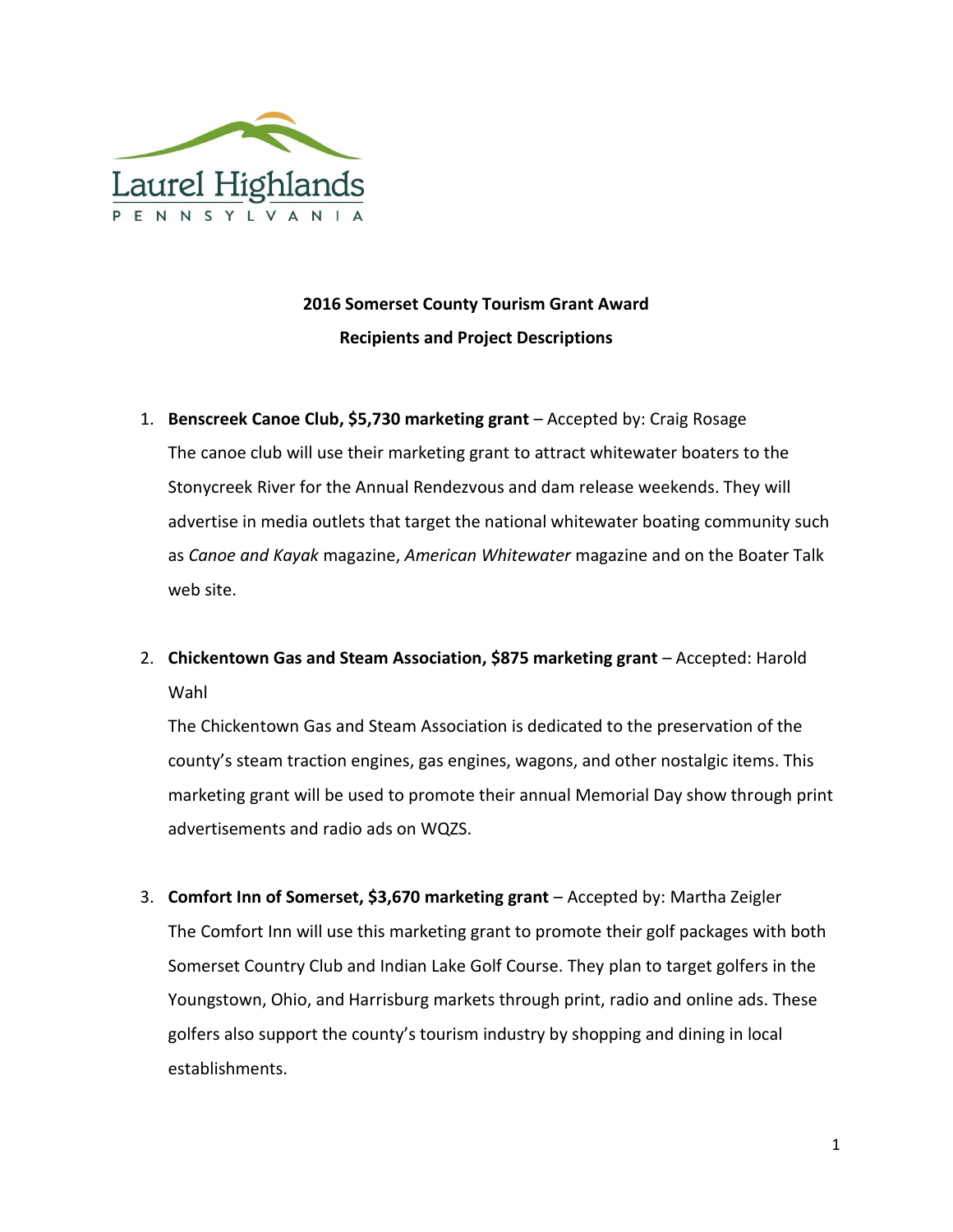4. **Confluence Cyclery, \$746 marketing grant** – Accepted by: Brad Smith

A full-service bike shop, Confluence Cyclery will use this marketing grant for advertising on the *GAPtrail.org* website and the *Trailbook*. Both of these media outlets have a national reach and will increase the flow of cyclists to the Great Allegheny Passage and Confluence, which will generate overnight stays and help grow the county's economy.

- 5. **Confluence Tourism Association, \$315 marketing grant** Accepted by: Donna Graham The association will utilize this marketing grant to promote Confluence's lodging, dining and recreation venues and special events. They plan to advertise in the Potomac Pedalers Bicycle Club's *Pedal Patter* newsletter and participate in the Laurel Highlands Visitors Bureau Consumer Show program.
- 6. **Faranda Farm, \$4,725 marketing grant** Accepted by: Mary & Philip Faranda A 50-acre farm specializing in agritourism events, Faranda Farm has been awarded this marketing grant to promote the annual Garlic Festival. Faranda Farm will partner with select bed and breakfasts to offer a weekend lodging package and Rockwood Mills Shoppes and Opera House to offer a musical cabaret about garlic. Marketing and advertising will be enhanced through a multi-media advertising campaign and the Laurel Highlands Visitors Bureau marketing initiatives.
- 7. **Friends for the Yough Lake, \$293.55 marketing grant** Accepted by: Donna Graham The Friends of Yough Lake will develop a new brochure to promote recreational opportunities such as fishing, hiking, boating, swimming and biking on the lake, which will be distributed at the Pittsburgh Boat Show, Addison Chain Saw Carving Festival and numerous businesses in Allegheny, Fayette and Somerset counties.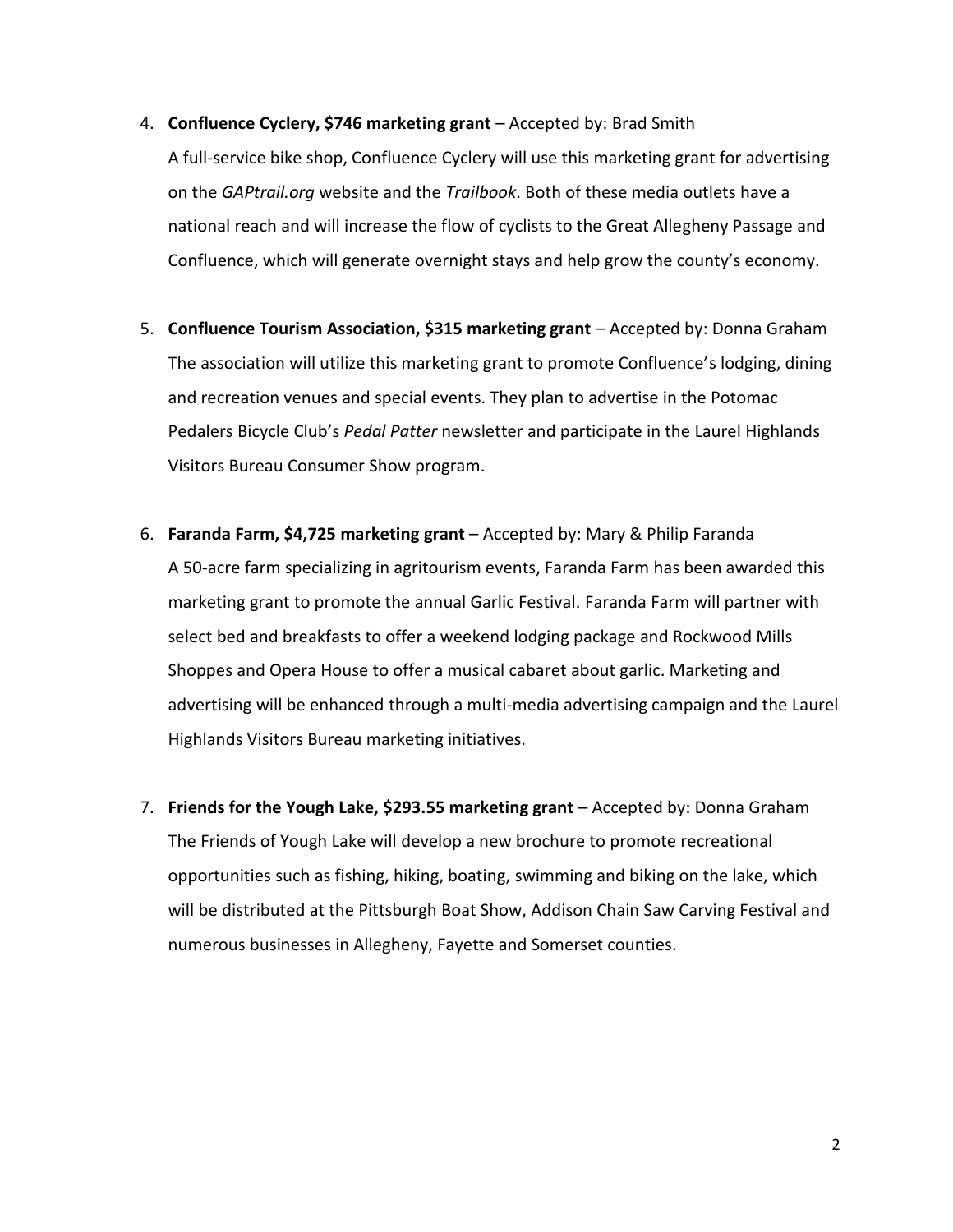- 8. **Friends of Flight 93, \$11,250 marketing grant** Accepted by: Henry Scully The Friends of Flight 93 is the official non-profit supporting partner who collaborates with the National Park Service to tell the heroic story of Flight 93. In 2015, the memorial opened the new visitor and learning centers, completed the walkway and wetlands bridge, all of which contributed to a 20 percent increase in visitors. The group has been awarded this marketing grant for print and digital marketing and online advertisements targeting the Pittsburgh region, surrounding counties, eastern Pennsylvania and contiguous states. In addition to targeting the group market through attendance at the Heartland Travel Showcase in 2017.
- 9. **Great Allegheny Passage/Allegheny Trail Alliance, \$8,044 marketing grant** Accepted by: Linda Boxx

The Allegheny Trail Alliance is the coalition of trail organizations who have built, manage, and maintain the Great Allegheny Passage. More than 1 million trail enthusiasts visited the GAP in 2015. The ATA, in partnership with Somerset County Rails to Trails Association, has been awarded this marketing grant for website and GAP app upgrade and maintenance, production and distribution of maps and brochures, and participation in LHVB marketing initiatives.

## 10. **Hanna House Bed and Breakfast, \$600 marketing grant** – Accepted by: Frances Thompson

A historic farmhouse built in the  $19<sup>th</sup>$  century, the Hanna House is a six-bedroom bed and breakfast located a half mile from the Great Allegheny Passage. A popular destination for cyclists, the Hanna House's grant will be used to advertise lodging opportunities in the GAP *Trailbook*.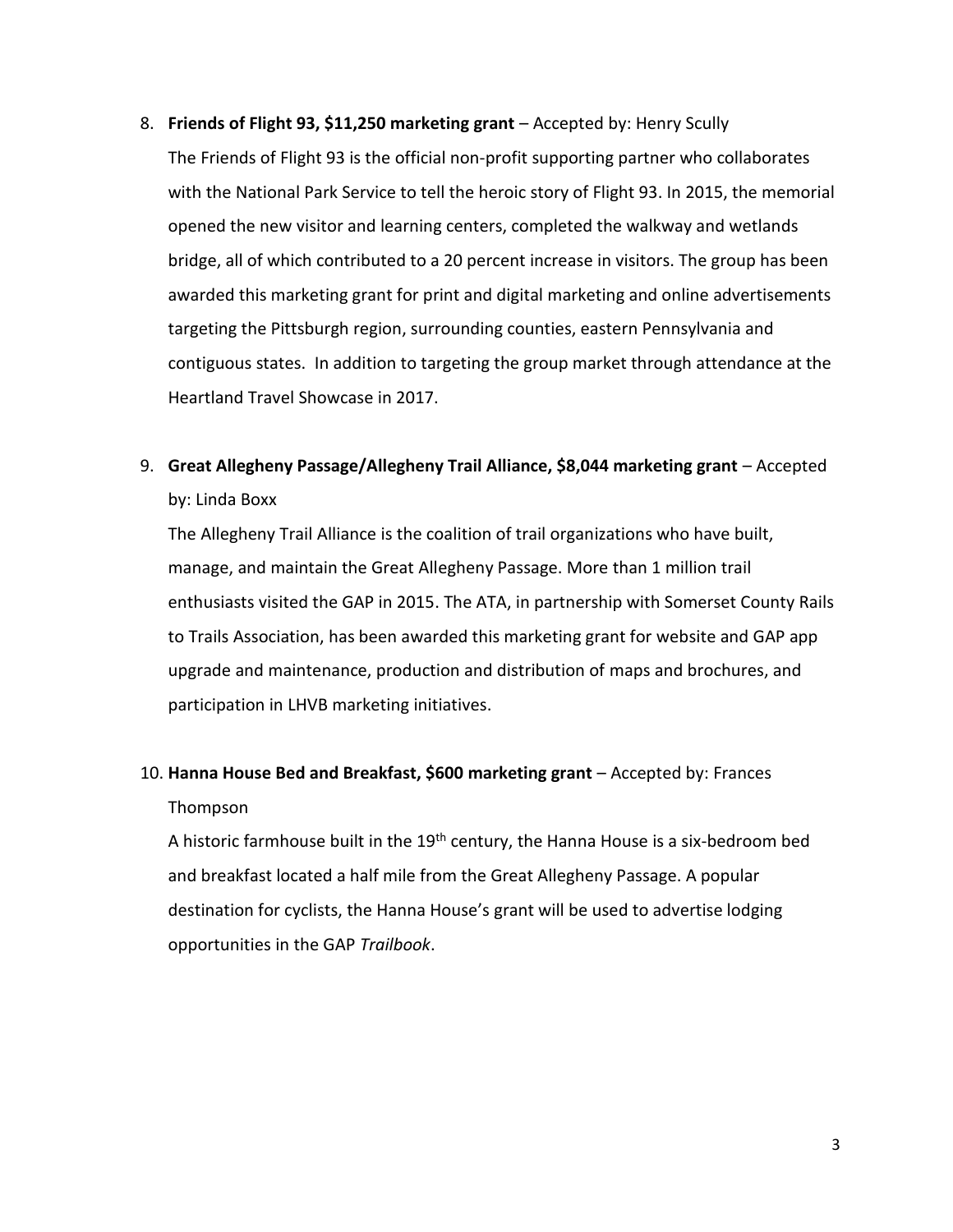- 11. **Haunted Hayloft, \$7,500 marketing grant** Accepted by: Betty Lou Svonavec Inspired by Somerset County lore, this haunted attraction recently relocated to better accommodate visitors. The Haunted Hayloft will use this marketing grant to promote haunt season through an extensive billboard campaign within several areas including Pittsburgh, Altoona and Johnstown.
- 12. **Hostel on Main, \$3,487 marketing grant** Accepted by: Judy Pletcher

Near the Rockwood access point of the Great Allegheny Passage and within close, The Hostel on Main offers bikers, hikers and skiers comfortable accommodations. The Hostel is receiving a marketing grant to be used toward online advertisements, email marketing and social media campaigns, and participation in Laurel Highlands Visitors Bureau marketing opportunities including consumer shows, website ads and brochure distribution.

- 13. **Husky Haven Campground, \$765 marketing grant** Accepted by: Jean Atchison Located along the Great Allegheny Passage in Rockwood, Husky Haven Campground is a popular tenting-only campground for Great Allegheny Passage trail users, vendors and guests who attend the Mother Earth News Fair at Seven Springs Mountain Resort. Husky Haven is receiving a marketing grant for an ad in the *Trail Book* and GAPTrail.org.
- 14. **Huston's Haunted Hollow, \$5,225 marketing grant** Accepted by: Douglas Huston Huston's Haunted Hollow has been in continuous operation for 19 years. In that time, Huston's has welcomed more than 125,000 visitors for frightful fun. This attraction has been awarded a marketing grant to promote haunt season is Blair and Bedford counties, as well as the Cumberland, Maryland area.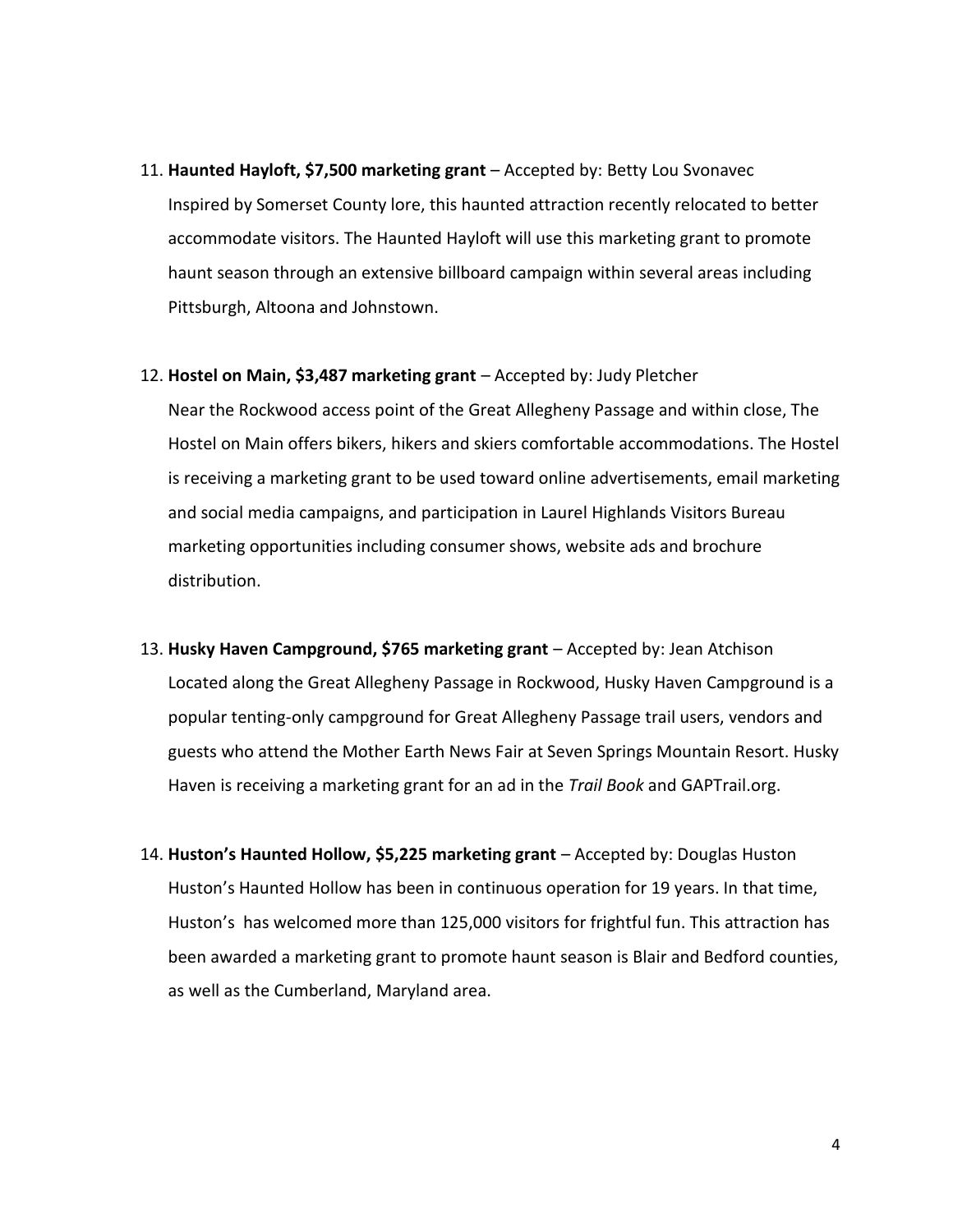- 15. **Jennerstown Speedway, \$13,533 marketing grant** Accepted by: Dennis Neri Established in the 1920s, Jennerstown Speedway has brought the "thunder" back to the Laurel Highlands. One of the oldest short tracks in the United States, Jennerstown Speedway welcomed more than 25,000 in 2015 and will host their first International Super Modified Association Race on July 16. This marketing grant will be used to promote via radio and print advertisement a "Stay and Play" package partnered with local attractions and lodging accommodations.
- 16. **Laurel Arts, \$3,450 marketing grant** Accepted by: Mary Lee Stotler

The arts and cultural hub of Somerset County, Laurel Arts is receiving a marketing grant to rebrand and promote the new Somer@LaurelArts featuring Somerfest, Makers Market and WineFest. Laurel Arts goal is to attract visitors from Pittsburgh, Harrisburg, State College and Washington, D.C., to these summer events.

#### 17. **Laurel Highlands Heritage Festivals/Hurst Media Works, \$3,750 marketing grant** –

Accepted by: Dave Hurst

A collaborative marketing effort to promote four of the region's heritage-themed festivals including Somerset County's Farmers and Threshermens Jubilee and Mountain Craft Days. The festivals collaborate to increase visitation at their respective events. The group has been awarded a marketing grant for ads on laurelhighlands.org, television and outdoor advertising.

18. **Laurel Highlands Model Railroad Club, \$563 marketing grant** – Accepted by: Lori Kent and Richard Hambley Jr (Butch)

This non-profit group is dedicated to educating the public and club members of the economic contributions of the railroad and its role in developing Somerset County. The club will utilize their marketing grant to create an updated brochure and participate in the Laurel Highlands Visitors Bureau's brochure distribution program.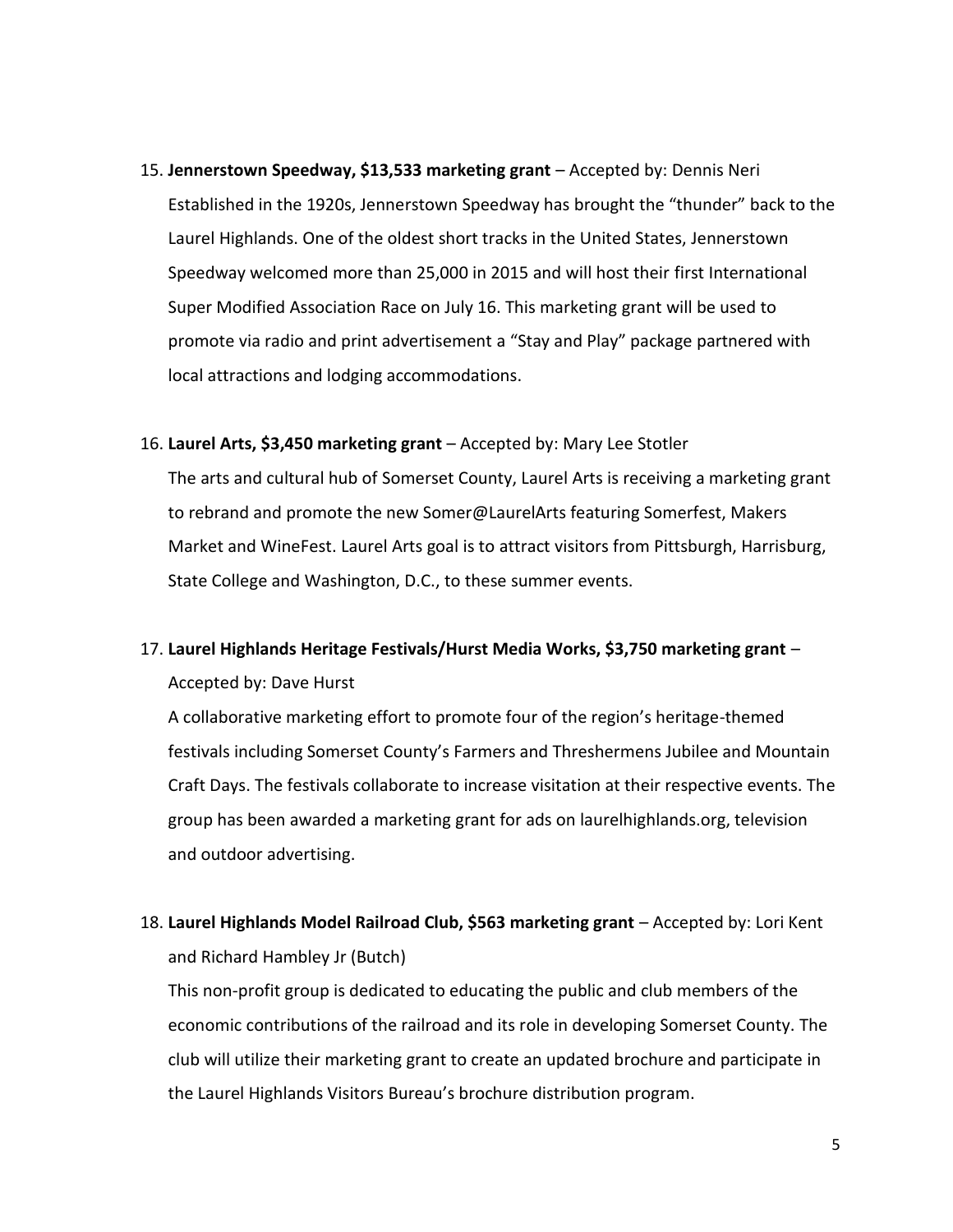- 19. **Meyersdale Area Historical Society, \$2,100 marketing grant** Accepted by: Matt Caton The historical society is receiving a marketing grant to promote the museum, amenities and services provided at the Western Maryland stations trailhead to Great Allegheny Passage trail users and visitors through advertisements in the Laurel Highlands Destination Guide and the Trailbook.
- 20. **Meyersdale Area Merchants Association, \$1,000 marketing grant** Accepted by: Sharon Ackerman

The association is dedicated to the economic revitalization of the Meyersdale area. They are receiving a marketing grant to promote the area's amenities to Great Allegheny Passage trail users and other visitors through marketing opportunities in the Allegheny Trail Alliance Trail Book and GAP Map.

### 21. **Mountain Playhouse/Gristmill Productions, \$10,000 marketing grant** – Accepted by: Laura Argenbright

In the last two years, this Laurel Highlands cultural landmark has seen a 20% increase in group ticket sales. Pennsylvania's oldest professional stock theater has been awarded a marketing grant for a website redesign and Search Engine Optimization plan.

22. **Mountain Ridge Trails Resort, \$3,372 marketing grant** – Accepted by: John Weir The largest privately owned ATV trail system in Pennsylvania, Mountain Ridge Trails Resort has more than 100 miles of trails on 2,500 acres for ATV, UTV, and dirt bike enthusiasts. The resort has been given a marketing grant to create a new brochure and participate in the Laurel Highlands Visitors Bureau brochure distribution program.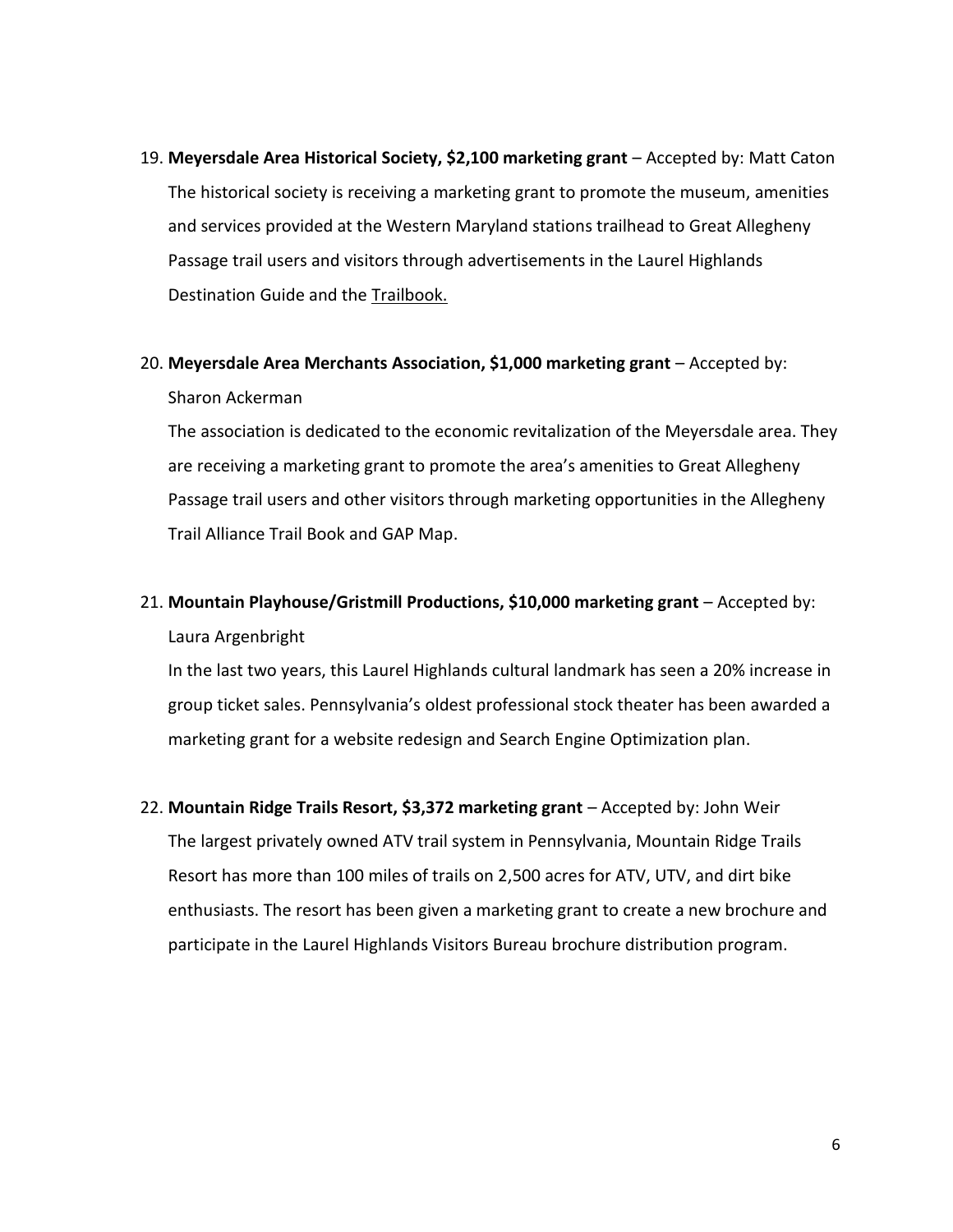# 23. **National Road Chainsaw Carving Festival/Confluence Lions Club, \$1,056 marketing grant** – Accepted by: Tom Briar

Coordinated by the Confluence Lions Club, The National Road Chainsaw Carving Festival features talented chainsaw carvers who turn massive pieces of wood into works of art which are available to the public for sale. The Lions Club will use this marketing grant to increase awareness of the event through newspaper and magazine advertising and a remote radio broadcast.

## 24. **New Centerville & Rural Volunteer Fire Company/Farmers and Threshermans Jubilee, \$2,838 marketing grant** – Accepted by: Clair Saylor

Celebrating its 61 year anniversary this summer, the Farmers and Threshermans Jubilee attracts hundreds of visitors to Somerset County who want to learn more about the history of farming in our area and enjoy the steam engines and tractor pulling. This marketing grant will be used to promote the event through print and radio advertising.

- 25. **Pennsylvania Maple Festival, \$7,318 marketing grant –** Accepted by: Amber Jackson Thousands of visitors head to Meyersdale each spring for one of Pennsylvania's sweetest festivals. Visitors learn about Somerset County's Maple Sugar industry and enjoy the festival's variety of activities. The organization is receiving a marketing grant to promote the festival through a multimedia advertising campaign.
- 26. **Quecreek Mine Rescue Site, \$1,406 marketing grant** Accepted by: Bill Arnold Nearly 14 years after the miraculous rescue of nine trapped miners, the events that took place at Quecreek remain relevant today. The foundation is receiving a marketing grant to redesign their website in order to offer a mobile-friendly experience.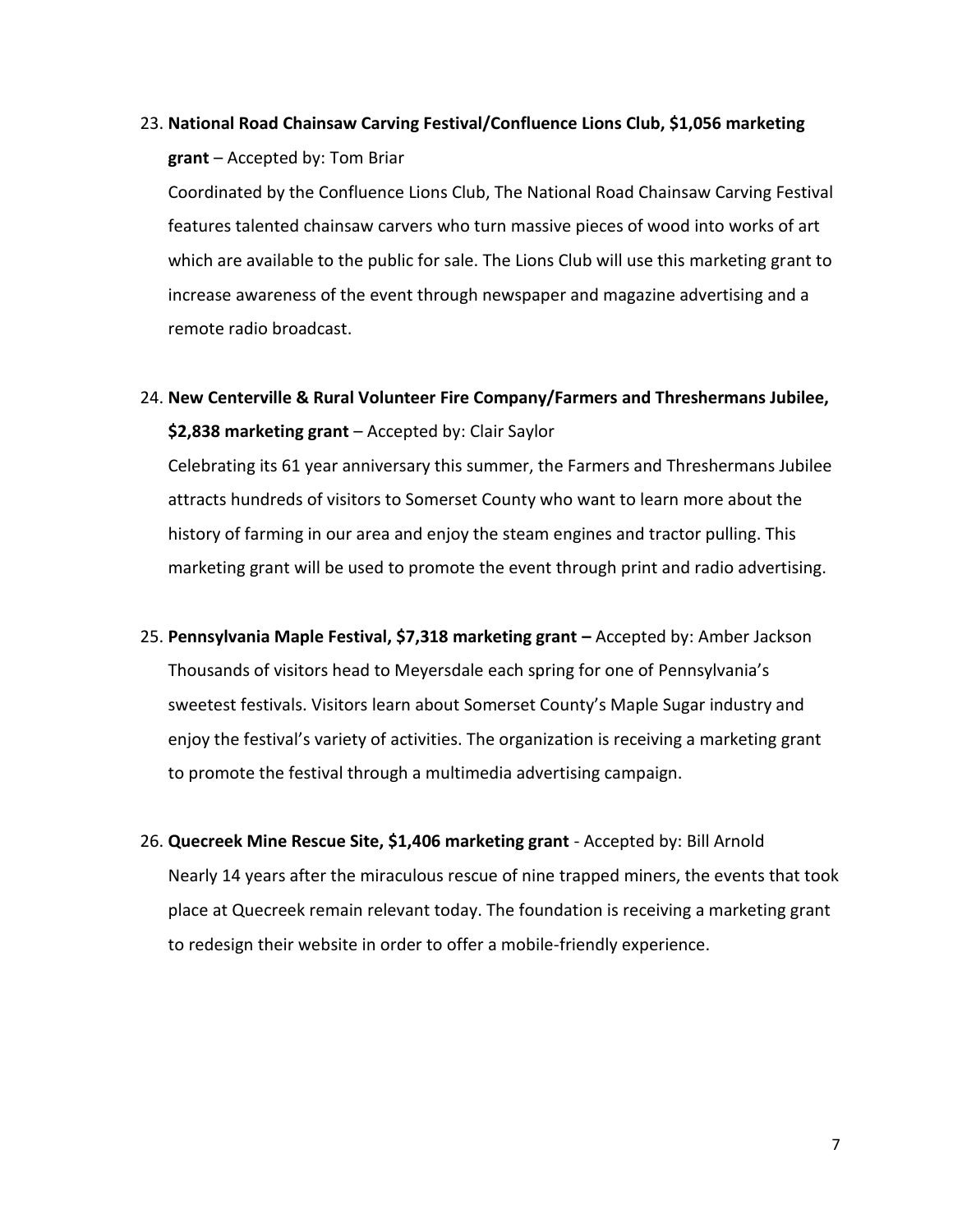## 27. **Rockwood Mill Shoppes and Opera House, \$13,889 marketing grant** – Accepted by: Judy Pletcher

Originally a thriving lumber and feed mill dating back to the late 1800s, the Rockwood Opera House is now one of the oldest operating dinner theatres in Pennsylvania. The Opera House was added to the National Register of Historic Places in September 2002. This marketing grant will be used for a multimedia advertising campaign to promote the 2016 schedule of events.

### 28. **Rockwood Trail House Bed and Breakfast, \$393.75 marketing grant** – Accepted by: Lynn & Deb Sanner

Located at the Rockwood trail head of the Great Allegheny Passage, the Rockwood House B&B has welcomed guests riding the GAP from all over the globe for 15 years. This marketing grant will be used to advertise in the *Trailbook* and GAPMap.

## 29. **Somerset County Chamber of Commerce, \$9,868 marketing grant** – Accepted by: Ron Aldom

Representing more than 760 businesses and organizations, the chamber has been dedicated to growing the county's economy for more than 100 years. The chamber is receiving this marketing grant for advertising opportunities including the *Trailbook*, seasonal billboards on the Pennsylvania Turnpike, print ads, and marketing opportunities through the Laurel Highlands Visitors Bureau.

30. **Somerset County Farmers' Market, \$5,000 marketing grant** – Accepted by: Carol Pyle Farmers' markets increase in popularity each year with visitors who are drawn to these agritourism events to purchase locally grown edibles, learn about the area's farm heritage and contribute toward the preservation of farmland. The Somerset Market has been awarded a marketing grant for brochure distribution, online advertising and website enhancement.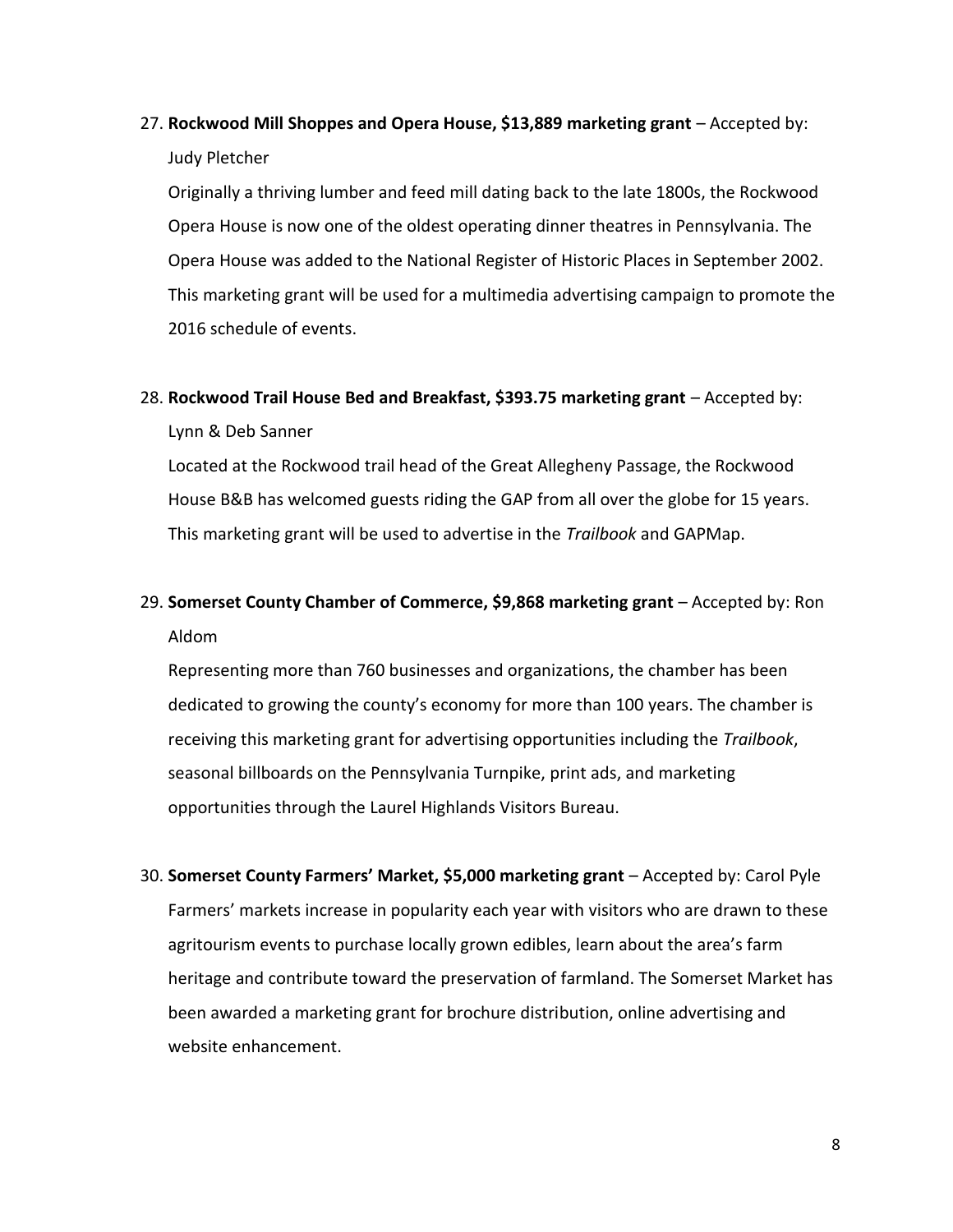31. **Somerset County Maple Producers Association, \$1,857 marketing grant** – Accepted by: Michael Lynch

The association launched its first Maple Weekend event in March 2014. The new experience, thought to only be offered in Vermont, invites the public to tour sugar camps throughout the county. The association will utilize this grant to promote their 2017 Maple Weekend with brochures and website advertising with the Laurel Highlands Visitors Bureau and print and radio advertisements.

32. **Somerset County Rails to Trails Association, \$4,304 marketing grant** – Accepted by: Hank Parke

More than 300 members of this association help sustain the trail through fundraising, volunteer development and retention, merchandise sales, amenity improvements, marketing and general financial support. The Somerset County Rails to Trails Association will use this marketing grant toward marketing the trail towns of Confluence, Rockwood and Meyersdale in the ATA's *Trailbook*.

33. **Somerset Historical Center, \$6,238 marketing grant** – Accepted by: Mark Ware The steward of the county's cultural heritage through its historical collections, educational programs, and genealogical archives, the historical center's major event is the 3-day Mountain Craft Days folk festival held each September. The center has been

awarded a marketing grant for participation in LHVB marketing initiatives and television and radio advertisements.

34. **Somerset, Inc., \$3,993 marketing grant** – Accepted by: Stephanie Williams One of the oldest and longest-running Main Street programs in the state, Somerset Inc. will use this marketing grant to attract visitors to uptown Somerset through the creation of a new brochure and an enhanced mobile friendly website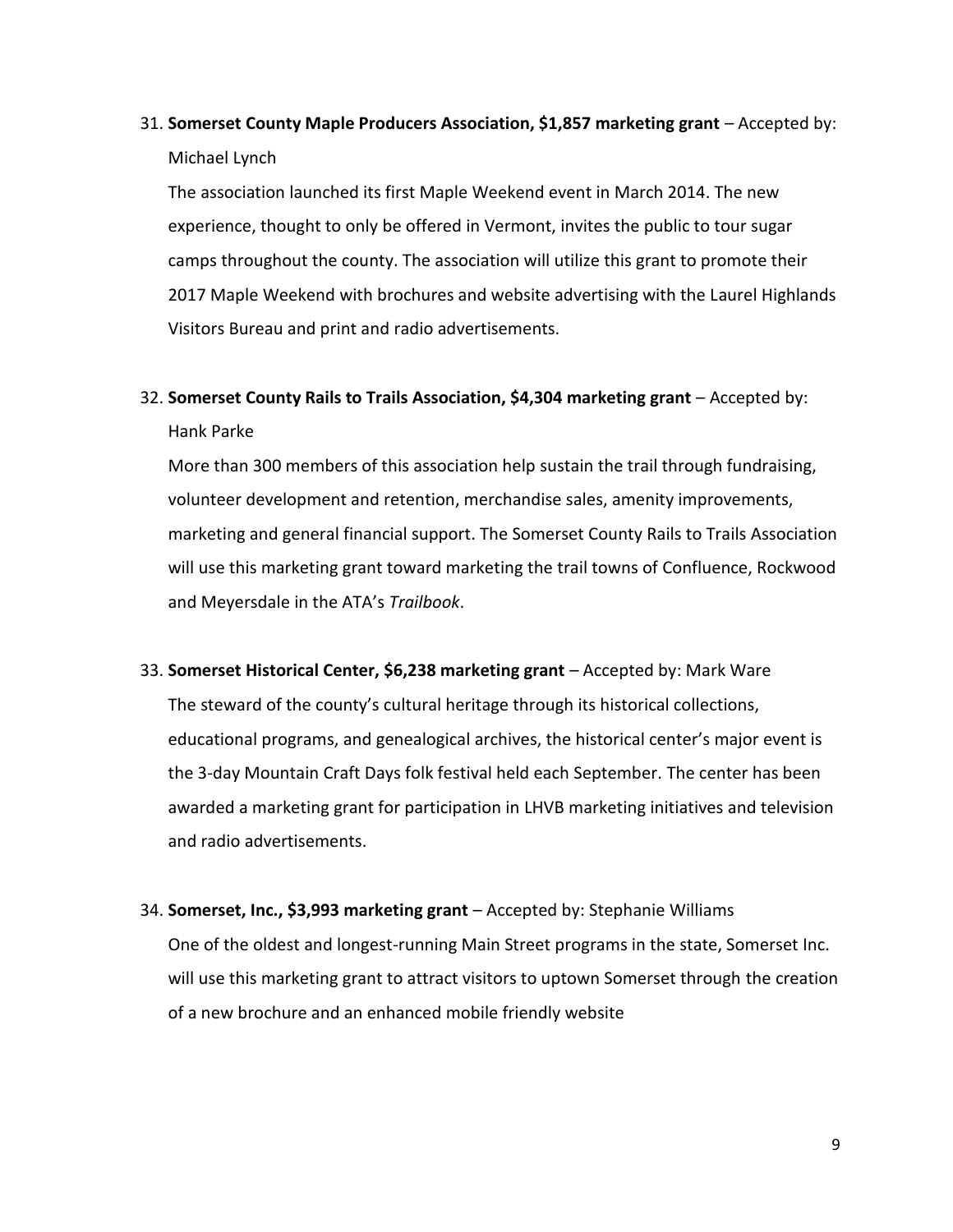#### 35. **Somerset Interchange Lodging Association, \$6,000 marketing grant**

The association is a group of lodging establishments located at the Somerset Pennsylvania Turnpike interchange who are working together to encourage travelers to exit the turnpike and stay at their properties. They have been awarded a marketing grant for billboards to attract travelers on the Pennsylvania Turnpike.

- 36. **Springs Historical Society, \$6,075 marketing grant** Accepted by: Harriet Berg Dedicated to the history and culture of southern Somerset County, the historical society which sponsors the Annual Springs Folk Festival and Farmers' Market will use this marketing grant for print advertisements to attract visitors to their events and museum.
- 37. **Sugar Grove Antiques, \$2,393 marketing grant** Accepted by: Barbara Will A multi-dealer antique mall, Sugar Grove Antiques will use this marketing grant toward billboard advertisement on the Pennsylvania Turnpike and the creation of a rack card to be included in the Laurel Highlands Visitors Bureau brochure distribution program.

## 38. **The Georgian Place Merchants and Marketing Association, \$1,250 marketing grant** – Accepted by: Loretta Coleman

This association is dedicated to promoting the Georgian Place Medical and Professional Center and Village Shoppes and sponsors several annual events including the Scarecrow Festival and community block parties. This marketing grant will be used to promote the two-day Scarecrow Festival via radio, television and print media.

### **39. Trail Town Program/The Progress Fund dba Trail Town Program, \$213 marketing grant** – Accepted by: Will Prince

Dedicated to the economic development and revitalization of the communities that border the Great Allegheny Passage, The Trail Town Program has also launched a Trail Town Certified Business Network. This marketing grant will be used for a half-page ad in the